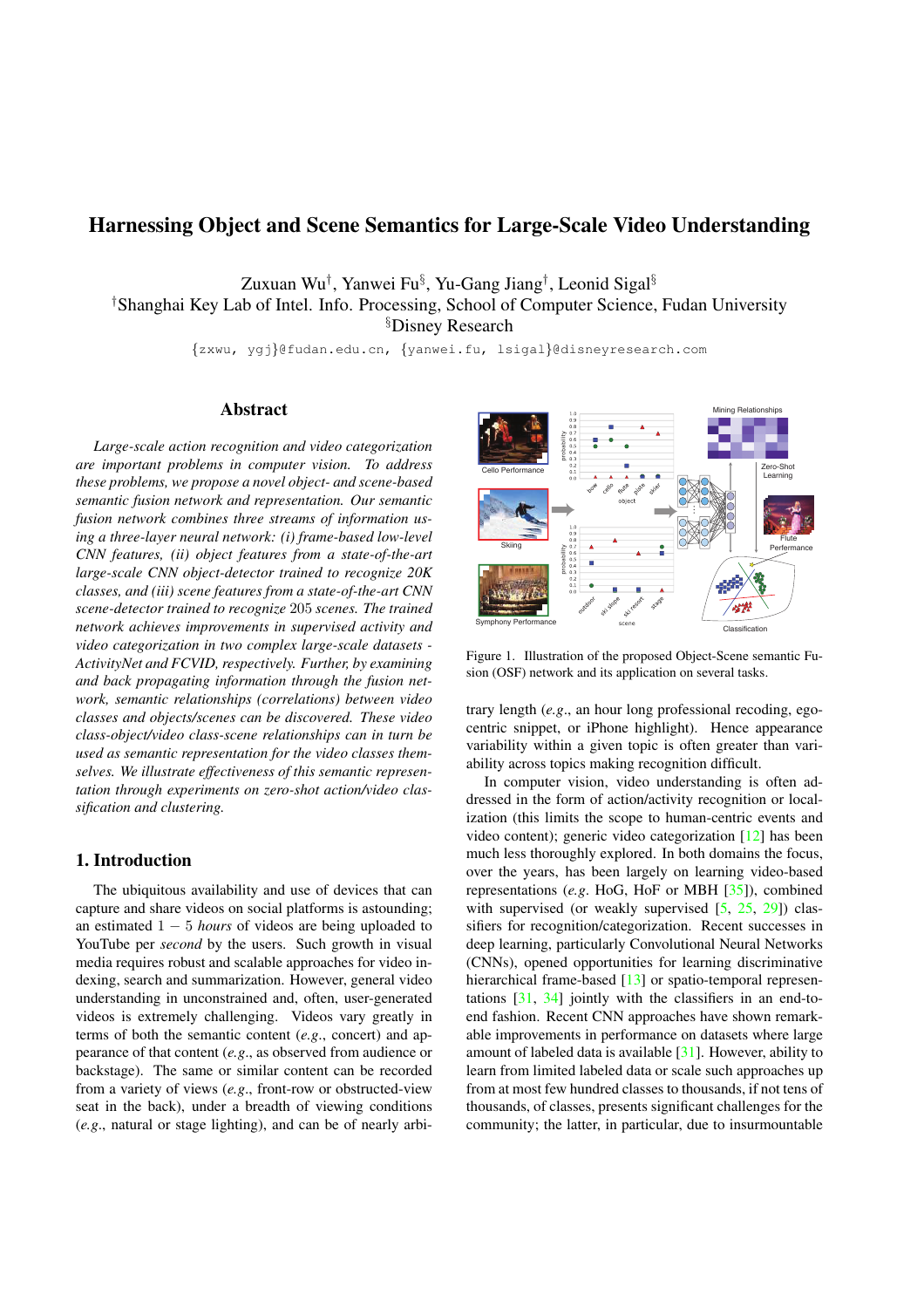efforts to scale up annotation to tens of millions of videos and practical inability to find and label rare events.

Semantic representations provide one way of bridging the current challenges. Semantic representations, in the form of attributes  $[15]$  or objects  $[16]$ , are becoming increasingly popular in object categorization [42] and scene understanding [16]. Such representations typically improve generalization by representing classes that may potentially have only few, or even no, training instances in terms of semantic entities that are much easier to train classifiers for. One challenge is that relationship between semantic entities and classes often needs to be defined by hand, which is costly and non-trivial (*e.g*., there may not be a general agreement on whether *horse* is *furry*1); techniques have been proposed to solve for correlations algorithmically (*e.g*., sparse-coding [8]) at the cost of model expressiveness<sup>2</sup>. In video categorization the use of such semantic representations has been much more limited, with few recent works focusing on attribute-based event recognition [17], joint actor-action based reasoning [37], object-action relationships  $[10]$ , and at a very limited scale object + scene features to improve action classification [9]. However, these works focus largely on the improved video classification performance, with semantic entities as black-box features, and not finding robust semantic decompositions of actions for other tasks (*e.g*., zero-shot prediction and clustering).

To address these issues we introduce a novel Object-Scene semantic Fusion (OSF) network for large-scale video categorization. OSF combines three streams of information using a three-layer fusion neural network: (i) frame-based low-level CNN features, (ii) object features from a stateof-the-art large-scale CNN object-detector with 20K classes and (iii) scene features from a state-of-the-art CNN scenedetector trained to recognize 205 scenes. This framework (see Figure 1) has a number of appealing properties. First, it is defined as an end-to-end network and hence joint training of all streams and the fusion layers is possible. Second, complex non-linear relationships between semantic entities (objects and scenes) and the video class labels can be learned and need not be specified by hand. Third, by examining and back propagating information through the fusion layers, semantic relationships between video classes and objects/scenes can be discovered. This Object and Scene semantic Representation (OSR), in the form of video classobject/video class-scene relationships, can be used for a variety of tasks, including zero-shot recognition of novel categories and measuring similarity (clustering). In addition to appealing conceptual properties OSF/OSR improves both supervised and zero-shot classification on two challenging and large-scale datasets for activity (ActivityNet [7]) and generic video categorization (FCVID [12]).

<sup>1</sup>See http://www.1freewallpapers.com/furry-black-white-horse.

## 2. Related Works

The fields of action recognition and video classification are too broad to review completely; we focus only on the most relevant literature.

Traditional action/video classification: There is a variety of works in the field of video classification, with most focusing on developing more discriminative features and better classifiers [11]. A typical video classification pipeline in recent literatures usually relies on the state-of-the-art dense trajectory features [35], which are local descriptors (*e.g*., HoG, HoF and MBH) computed around densely extracted frame patch trajectories. Bag-of-words and more advanced feature encoding strategies such as Fisher Vector [28] have been adopted to quantize the local descriptors for classification (normally by an SVM classifier).

Deep models (CNNs/LSTMs): More recently, driven by the great success of Convolutional Neural Networks (CNN) on image analysis tasks [6, 31, 32], a few works attempted to leverage CNN models to learn feature representations for video classification. For instance, Karparthy *et al*. extended CNN models into the time domain by stacking frames [13]. To better explore the motion information, Simonyan *et al*. [31] recently proposed to train two CNNs on still images and optical flow fields separately to capture appearance and motion information. Final predictions were generated by averaging scores from the two corresponding CNN streams. In order to model the temporal dynamics in videos, there are also a few works utilizing recurrent networks like the longshort term memory (LSTM) for recognition [3, 21, 36]. All these works, however, focused on extracting and encoding videos directly, using neural networks, and result in the representations that are neither semantic nor inherently interpretable. None of these works investigate or utilize object and/or scene semantics.

CNN model visualization: Our work is also partly inspired by the techniques for visualization and understanding of CNN networks. Zeiler *et al*. [39] proposed Deconvolutional Network (DeconvNet) to approximately reconstruct the input of each layer from the corresponding output. More advanced recent visualization techniques are discussed in  $[30, 40]$ ; Deep Dream<sup>3</sup> has also been influential. We use visualization-inspired technique for discovering object-video class and scene-video class relationships from the proposed OSF network.

Semantic (Object/Scene) Context: Complex video semantics like activities and events have been shown to strongly correlate with their involved objects and scenes, which provide strong semantic context prior for video classification [4, 18]. For example, in Figure 1, *symphony per-*

<sup>2</sup>Linear model needs to be assumed.

<sup>3</sup>http://googleresearch.blogspot.fr/2015/06/ inceptionism-going-deeper-into-neural.html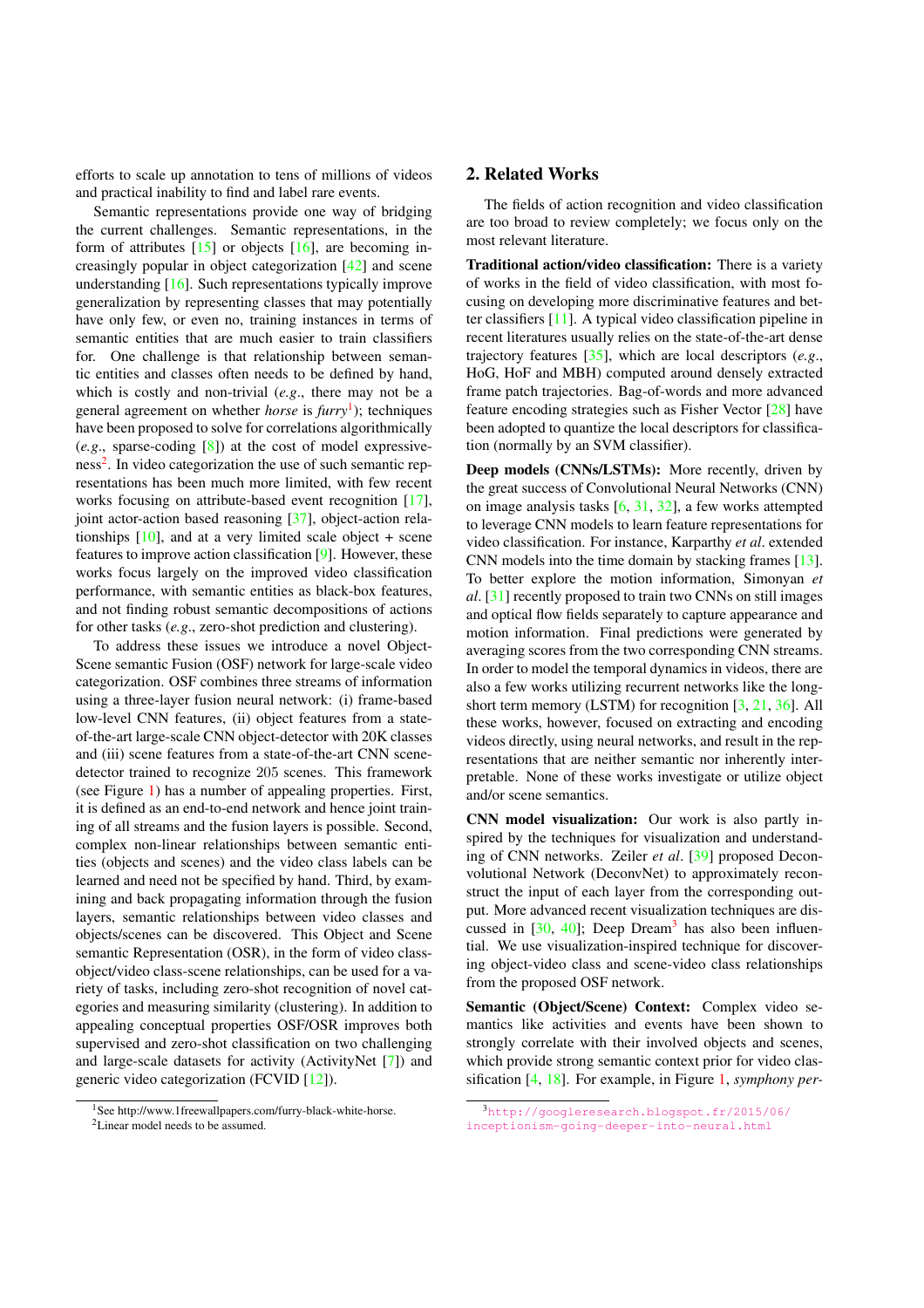*formance* often takes place in a *concert hall*, whilst *skiing* commonly happens *outdoors*. Prest *et al*. [25] used a weakly supervised method to model human actions as interactions between humans and objects. Ikizler-Cinbis *et al*. [9] proposed an approach for understanding human activities by integrating multiple feature clues from objects, scenes and people. Li *et al*. [16] developed a large number of pre-trained generic object detectors named ObjectBank to generate high-level visual representations. ActionBank was proposed in [27] as a semantic feature for video classification. These semantic representations have largely been explored on smaller datasets and almost exclusively as context for improving supervised classification.

Perhaps the closest to ours is a more recent work of [10], where relations between 15,000 object categories and high-level video categories like complex events are systematically studied. The authors conclude that objects are important for action and event recognition, and objectaction/event relations are generic. However, the relations were discovered using relatively simple generative learning method (sum of averaged object response vectors per action class), and hence the obtained relations tend to be noisy. In contrast, we learn the relations using a more advanced and robust discriminative neural network classifier with a special architecture tailored for the task. Discriminative nature of the learning allows us to focus on relationships that tend to improve classification performance. In addition, we also look at importance of scenes.

## 3. Approach

Our goal is to learn a semantic model for video classification that enables effective supervised classification and, at the same time, allows us to discover semantic representations of our classes that are useful for other (unsupervised) tasks, like zero-shot learning or clustering. To this end, we first introduce an Object-Scene semantic Fusion (OSF) network (Sec. 3.1). OSF consists of a three-layer neural network that fuses information from three CNN streams: (i) a generic image feature stream, designed to capture low-level features of video frames, such as texture and color, (ii) an object stream that captures confidences among 20K object categories it is pre-trained to detect, and (iii) a scene stream, that similarly captures confidences among 205 scene categories it is pre-trained to detect.

Given the learned OSF model, we analyze it to *discover*, in Sec. 3.2, Object and Scene semantic Representation (OSR) which captures relationships (correlations) between video class labels and semantic entities (objects and scenes). This procedure is not as trivial as it may sound, as unlike with linear models, discovering such relations in our non-linear fusion architecture requires optimization. Finally, we show how discovered OSR can be utilized for zero-shot video classification (Sec. 3.3).



Figure 2. Object-Scene semantic Fusion (OSF) network.

Notation: Suppose we have a large-scale video dataset, *D*, where each video  $V_i$  is associated with a class label  $z_i \in$  $Z_{Tr}$  from the training label set  $Z_{Tr}$ :

$$
\mathcal{D} = \left\{ (X_i, z_i) \right\}_{i=1,\cdots,n_{T_r}},
$$

where  $n_{Tr}$  is the total number of training videos; each video is represented by a set of frames:  $V_i = \{f_{i,1}, \dots, f_{i,n_i}\},\$ where  $n_i$  is the total number of frames in video  $Vi$ .

#### 3.1. Object-Scene Semantic Fusion (OSF) Network

As stated above, OSF network has four components: object stream, scene stream, generic feature stream, and a three-layer neural network that fuses information from the three streams. The overall structure of the network is illustrated in Figure 2.

**Object stream** ( $O$ -stream) extracts the object-related information for video classification. We use a VGG-19 CNN model, proposed in [32], which consists of 16 convolutional and 3 fully connected layers. VGG-19 for this stream is pretrained by using all ImageNet 20,574 object classes [2]. We note that since humans can distinguish 30,000 basic object categories [1], our 20,574-class model is a good proxy for generic object cognition (covering roughly 2*/*3 of human distinguishable objects). We use output of the last fully connected layer (*F C*8) as the input for the fusion network; in other words, for the *j*-th frame of video *i*,  $f_{i,j}$ , this stream outputs  $\mathbf{f}_{i,j} \mapsto \mathbf{x}^{\mathcal{O}}_{i,j} \in \mathbb{R}^{20574}.$ 

Scene stream  $(S<sub>-stream</sub>)$  extracts the scene-related information to help video classification. Here we use VGG-16 CNN model provided by [41]. VGG-16 consists of 13 convolutional and 3 fully connected layers. The model is pre-trained using Places205 dataset [41] (205 scene classes and 2*.*5 million images). We again use the output of the last fully connected layer (*FC*8) as the input for the fusion network; in other words, for the  $j$ -th frame of video  $i$ ,  $f_{i,j}$ , this stream outputs  $\mathbf{f}_{i,j} \mapsto \mathbf{x}^{\mathcal{S}}_{i,j} \in \mathbb{R}^{205}$ .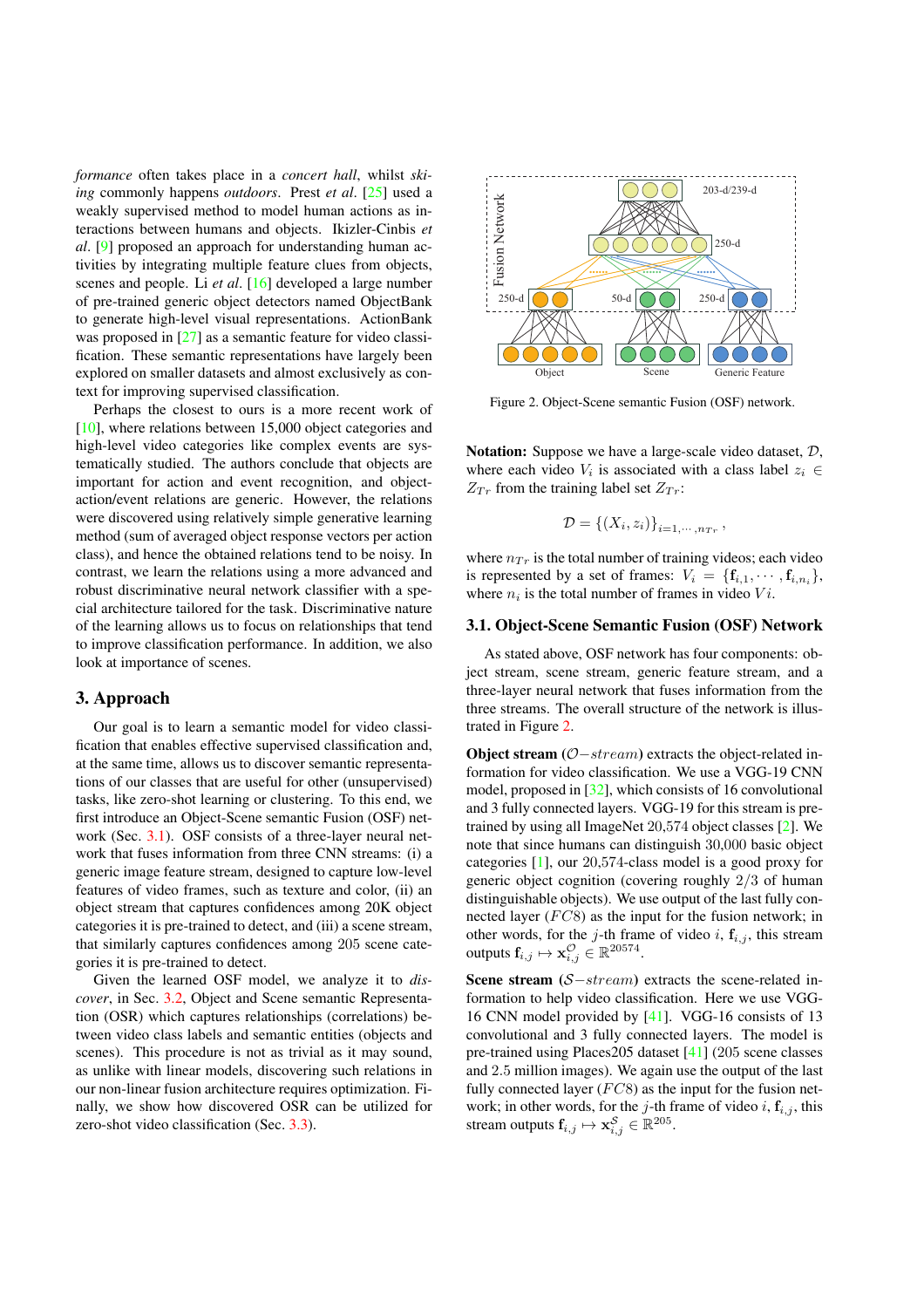

Figure 3. Objects with highest responses for the class *horse riding*; size indicates importance. See text for discussion.

Generic feature stream  $(F - \text{stream})$  extracts more generic visual information that maybe directly relevant for video class prediction (*e.g*., texture, color) that the other two streams may overlook by suppressing object/scene irrelevant feature information. Once again we use a VGG-19 CNN model pre-trained on all of ImageNet. However, for this stream we take features of the first (not last) fully connected layer as input to the fusion network. In other words, for the  $j$ -th frame of video  $i$ ,  $f_{i,j}$ , this stream outputs  $\mathbf{f}_{i,j} \mapsto \mathbf{x}_{i,j}^{\mathcal{F}} \in \mathbb{R}^{4096}.$  Note that this stream could easily adopt more advanced networks (*e.g*., motion network) to better account for the temporal structures in videos.

Fusion network is composed of three layers neural network (two hidden layers and one output layer) designed to fuse  $O$ -stream,  $S$ -stream and  $\mathcal{F}$ -stream features defined above. Specifically, video-level feature representation is first generated by averaging the frames of each video for each stream. Since we do not fine-tune the network endto-end, this is done explicitly; but can be equivalently implemented by a pooling operation inserted between each stream and the first layer of the fusion network. For example, video  $V_i$  we represent as  $\bar{\mathbf{x}}_i^{\mathcal{O}} = \sum_{k=1}^{n_i} \mathbf{x}_{i,k}^{\mathcal{O}}, \bar{\mathbf{x}}_i^{\mathcal{S}} = \sum_{k=1}^{n_i} \mathbf{x}_{i,k}^{\mathcal{O}}, \bar{\mathbf{x}}_i^{\mathcal{S}} = \sum_{k=1}^{n_i} \mathbf{x}_{i,k}^{\mathcal{S}}$  $\mathbf{x}_{k=1}^{n_i} \mathbf{x}_{i,k}^{\mathcal{S}}, \bar{\mathbf{x}}_i^{\mathcal{F}} = \sum_{k=1}^{n_i} \mathbf{x}_{i,k}^{\mathcal{F}}.$ 

The averaged representations  $\bar{\mathbf{x}}_i^{\mathcal{O}}, \bar{\mathbf{x}}_i^{\mathcal{S}}, \bar{\mathbf{x}}_i^{\mathcal{F}}$  are fed into a first hidden layer of the fusion network, consisting of 250, 50, and 250 neurons respectively for each stream (550 neurons total). We use fewer neurons for  $S$ -stream because it has fewer dimensions. The output of the first hidden layer is fused by the second (250 neurons) fully connected layer across all streams. Then a softmax classifier layer is added for video classification. Note that we normalize the ground truth labels with  $L_1$  norm when a sample has multiple labels. We denote  $f(\cdot)$  as the non-linear function approximated by semantic fusion network and  $f_z(\bar{x}_i)$  as the score of video instance  $V_i$  belong to the class  $z$ . The most likely class label  $\hat{z}_i$  of  $V_i$  is hence inferred as:

$$
\hat{z}_i = \operatorname{argmax}_{z \in Z_{Tr}} f_z(\bar{\mathbf{x}}_i). \tag{1}
$$

## 3.2. Object and Scene Semantic Representation

Once the OSF network is trained, the correlation between objects/scenes and video classes can be mined using the "visualization" of the network [30]. The goal is to find from object and scene streams a pseudo video repre-



Figure 4. The visualization of a part from the  $\Pi^{\mathcal{O}}$  learned on FCVID, where each entry denotes the response score between each object and video class pair.

sentation that maximizes the neuron activity of each of the classes. Such object/scene representation identifies the most discriminative objects for the specified video class<sup>4</sup>.

More formally, let  $f_z(\bar{\mathbf{x}}_i)$  be the score of the class *z* computed by the fusion network for video  $V_i$ . We need to find an  $L_2$ -regularized feature representation, such that the score  $f_z(\bar{\mathbf{x}}_i)$  is maximized with respect to object or scene:

$$
\hat{\mathbf{x}}_{z}^{k} = \arg \max_{\bar{\mathbf{x}}_{i}^{k}} f_{z} \left(\bar{\mathbf{x}}_{i}\right) - \lambda \left\|\bar{\mathbf{x}}_{i}^{k}\right\|_{2} \tag{2}
$$

where  $\lambda$  is the regularization parameter and  $k \in \{0, S\}$ . The locally-optimal representation  $\bar{\mathbf{x}}_i^k$  can be obtained by back-propagation with randomly initialized  $\bar{\mathbf{x}}_i$ . We set  $\lambda = 1e-3$ , learning rate to 0.8 and also fix the maximum iterations to 1000 to maximize the classification score of each class, aiming to find the representative objects/scenes associated with those classes. This way we can obtain object-video class / scene-video class semantic representation (OSR) matrices:

$$
\Pi^{k} = \left[ \left( \hat{\mathbf{x}}_{z}^{k} \right)^{T} \right]_{z}; \quad k \in \{ \mathcal{O}, \mathcal{S} \}.
$$
 (3)

Interpretability of OSR: Given the object scene representation matrix, we try to answer the following question: *what*

<sup>&</sup>lt;sup>4</sup>Note that the method in Eq.(2) is also applicable to generic feature stream which, however, has no semantic meaning and hence is less useful as confirmed in Sec 4.4 (Table 3).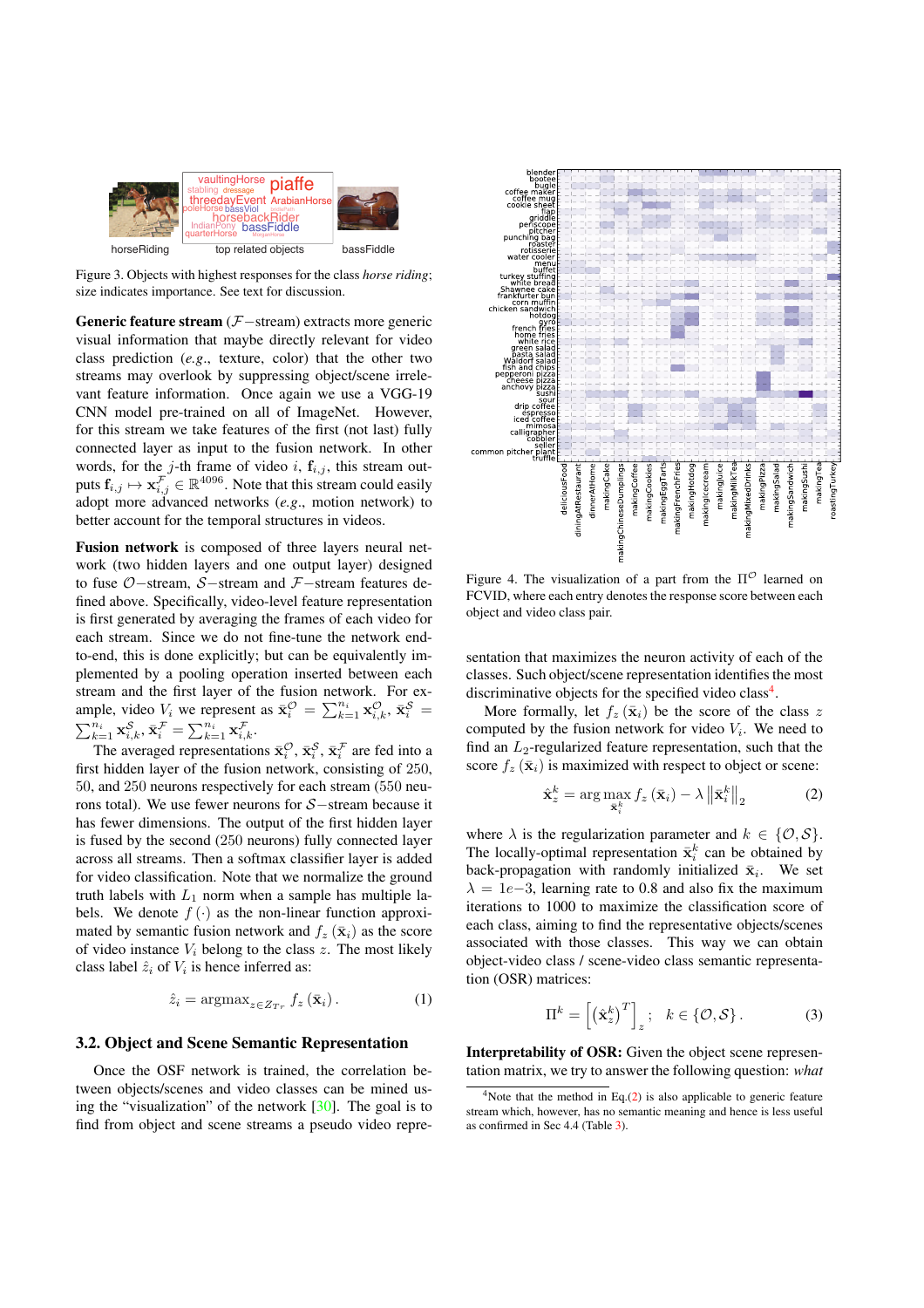*are intrinsic semantic properties of a video concept?* Figure 3 presents a depiction of the objects with the highest value for the category *horse riding*, including *Piaffe*, *Arabian Horse* and *horseback Rider*. It is appealing that these objects are semantically meaningful for *horse riding* and can help discriminate the class. Interestingly, we also find *horse riding* is related to *bassFiddle*, which is largely due to similar visual (*e.g*., shape and color) appearance.

To further validate the effectiveness of the learned representation, we illustrate part of the  $\Pi^{\mathcal{O}}$  matrix in Figure 4, where each entry indicates the response score between the object and the video class. Objects with high scores tend to be semantically meaningful for corresponding classes.

#### 3.3. Zero-shot Learning via OSR Correlations

One of the perhaps most interesting applications of the discovered OSR correlation matrices  $\Pi = \left[\Pi^{\mathcal{O}}, \Pi^{\mathcal{S}}\right]$ , computed using Eq.(2), is zero-shot learning. Different from the the supervised learning, this task is defined as transferring knowledge from known (source) classes to a disjoint set of unknown (target) classes in order to improve recognition. Specifically, zero-shot learning attempts to do this without having any labeled instances of the unknown classes available. We denote  $Z_{Te}$  as the label set of testing instances, under assumption that  $Z_{Tr} \cap Z_{Te} = \emptyset$ .

One of the key assumptions we make for zero-shot recognition is that object-scene semantic space is a good proxy for measuring semantic distance of video content. In other words, video samples that contain similar objects and scenes are likely to belong to the same video class. In this sense, if we are able to represent a video sample by a vector containing probability (or confidences) of it containing objects and scene we can do classification by a simple nearest neighbor approach; comparing this object-scene vector representation to video class prototypes represented in the same object-scene semantic space. Matrix  $\Pi$  implicitly defines prototypes for all training video classes. For testing zero-shot classes, however, we have no data and hence cannot learn prototypes directly, but can synthesize them using some knowledge of similarity between zero-shot and training video categories.

Testing-class Prototype: The prototype of testing classes can be defined using the OSR matrix,

$$
\Pi_{\tilde{z}} = \sum_{z=1}^{|Z_{Tr}|} sim\left(\tilde{z}, z\right) \cdot \Pi_z \tag{4}
$$

where  $z \in Z_{Tr}$  and  $\tilde{z} \in Z_{Te}$  (remember  $Z_{Tr} \bigcap Z_{Te} =$  $\emptyset$ ; *sim* ( $\tilde{z}$ , *z*) is the semantic similarity between the testing class  $\tilde{z}$  and the training class  $z$ ;  $\Pi_z$  is the the column of  $\Pi$ corresponding to class *z*. Similarity function can be defined manually [38], using WordNet [26], or by semantic word vectors [19, 23]. Here we use word2vec [19] to define the similarity function  $sim (\tilde{z}, z)$  between the known (source) and unknown (target) classes.

Zero-shot Recognition: Given the synthesized testing prototypes and the representation of the test sample  $q(V)$ , the class label can be inferred using a simple nearest neighbor lookup:

$$
\hat{z} = \operatorname{argmax}_{\tilde{z} \in Z_{Te}} \cos\left(g\left(V\right), \Pi_{\tilde{z}}\right) \tag{5}
$$

 $cos(\cdot)$  indicates the cosine similarity, which takes scale into account and works better than a dot product (as we illustrate in Table 3). The only missing part we have not discussed is how to obtain representation of the test video  $q(V)$ .

The simplest approach is to define  $g(V)$  using the  $O$ -stream and  $S$ -stream directly. This approach would correspond to  $g(V) = [\bar{\mathbf{x}}^{\mathcal{O}}, \bar{\mathbf{x}}^{\mathcal{S}}]$ . However, as we show in the experiments this tends to produce poor performance. One of the reasons is that contextual information among all three streams and the fusion network are not utilized and hence the individual predictions obtained using the object and scene streams tend to be noisier. The alternative which works much better in practice, is to define  $g(V)$  with respect to the training class prototypes, by forming a "pseudoinstance" prototype. This approach is inspired by ConSE [22] and we describe it in details below.

Probability Calibration: We first employ Platt Scaling [24] to calibrate the output of the fusion network  $f(\cdot)$ into a probability distribution  $p(\cdot)$ , defined for each of the training classes. Hence the probability of video *V<sup>i</sup>* belonging to a class label  $z \in Z_{Tr}$  is denoted  $p(z|\bar{\mathbf{x}}_i)$ , such that the sum across all training classes is  $\sum_{z=1}^{|Z_{Tr}|} p(z|\bar{\mathbf{x}}_i) = 1$ .

Pseudo-Instance Prototype: For a testing instance, we synthesize a "pseudo" prototypes as in ConSE [22]. We use  $z_t$  to denote the  $t^{th}$  most likely training label for video *V* according to  $p(\cdot)$  function; and  $p(z_t|\bar{\mathbf{x}})$  is the probablity of video *V* belonging to training label  $z_t$ , which is also the  $t^{th}$ largest probability for the posterior of video *V* over all training classes. Thus given the top  $T$  predictions, the pseudo prototype of the testing instance *V* can be synthesized by using our OSR matrix  $\Pi$ , formally we have

$$
g(V) = \frac{1}{\Delta} \sum_{t=1}^{T} p(z_t | \bar{\mathbf{x}}) \cdot \Pi_{z_t}
$$
 (6)

where  $\Delta = \sum_{t=1}^{T} p(z_t|\bar{\mathbf{x}})$  is a normalization factor; and  $\Pi_{z_t}$  indicates the  $z_t$ -th column of  $\Pi$ .

#### 4. Experiment

We conduct a number of experiments to explore the benefits of our semantic formulation. We start by showing that our object-scene semantic fusion (OSF) network is effective for supervised action and video categorization (Sec. 4.2).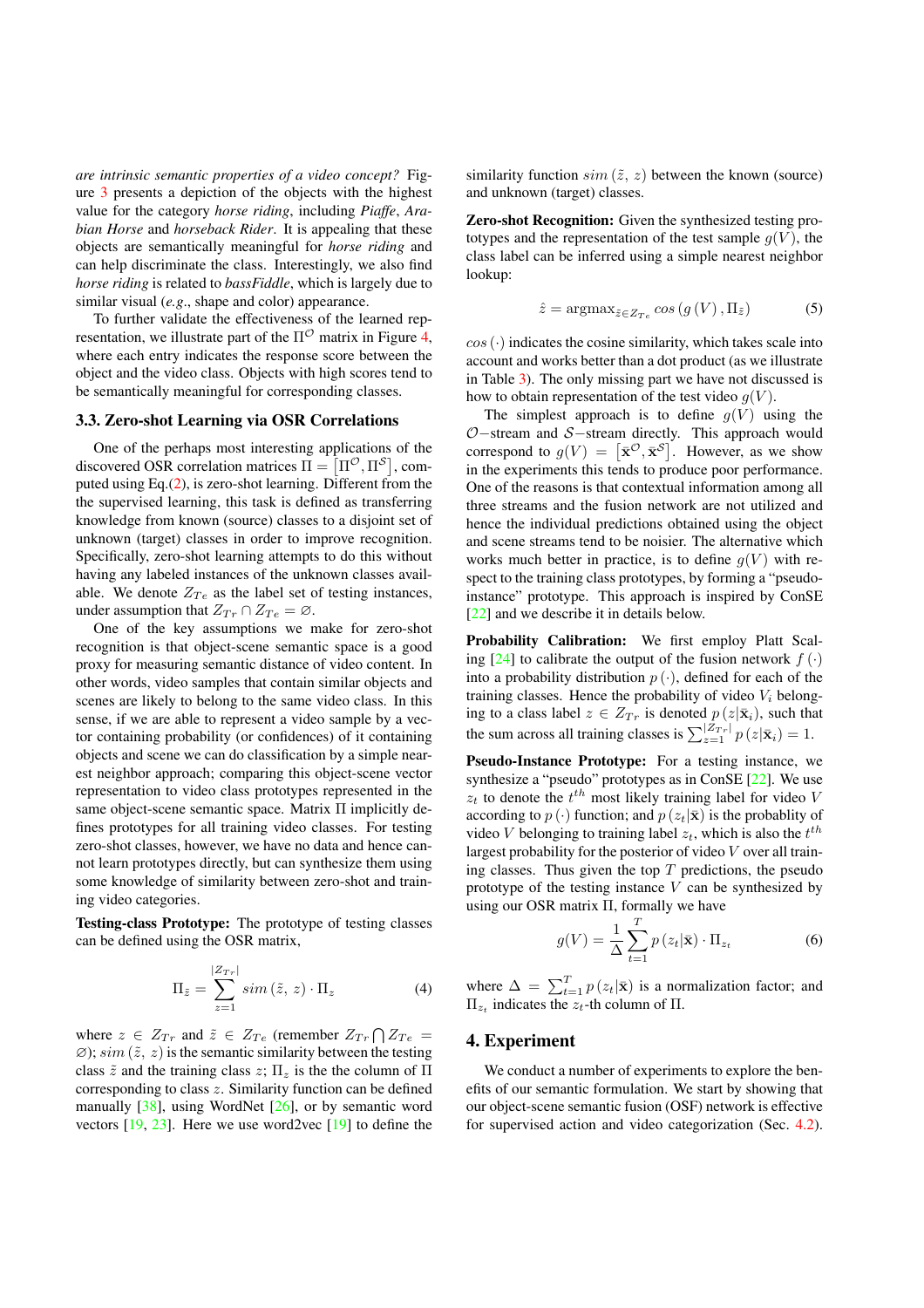We then show effectiveness of object and scene semantic representation (OSR) that OSF allows us to discover from data. Specifically, we show that OSR is effective for (i) computing semantic distance among video classes by using it to discover class group structure through clustering (Sec. 4.3) and (ii) that it can be utilized for effective zeroshot classification (Sec. 4.4) .

### 4.1. Experimental Setup

Datasets: We adopt two challenging large-scale video benchmark datasets to evaluate our approach.

ActivityNet [7] is a recently released large-scale video dataset for human activity recognition and understanding. ActivityNet consists of 27*,* 801 video clips annotated into 203 activity classes, totaling 849 hours of video. Compared with existing action recognition benchmarks (*e.g*., UCF101 [33] or HMDB51 [14]), ActivityNet is more challenging, since it contains fine-grained action categories that require subtle details to differentiate among (*e.g*., *drinking beer* and *drinking coffee*). ActivityNet provides both *trimmed* and *untrimmed* videos for its classes. Trimmed videos consist of hand annotated segments that contain frames corresponding to given actions; untrimmed videos have much longer videos which contain frames irrelevant to the dominant action or multiple actions. We use the more challenging *untrimmed* setting for our experiments. ActivityNet consists of training, validation and test splits, however, test split is not made available by the authors. To this end we use validation split as our test set.

Fudan-Columbia Video Dataset (FCVID) [12] contains 91,223 web videos annotated manually into 239 categories. Categories cover a wide range of topics (not only activities), such as social events (*e.g*., *tailgate party*), procedural events (*e.g*., *making cake*), object appearances (*e.g*., *panda*) and scenic videos (*e.g*., *beach*). We use standard split of 45,611 videos for training and 45,612 videos for testing.

Evaluation Metrics: To evaluate our OSF network for supervised classification, we adopt the standard training and testing splits and compute average precision for each class as suggested in [7, 12]. Mean average precision (mAP) is used to measure the overall performance on both datasets. For zero-shot learning, since there is no off-the-shelf splits defined on these datasets, we split the video datasets into source and target categories. More precisely, we split ActivityNet into 140 source and 63 target classes; FCVID into 160 source and 79 target classes. Mean accuracy (the mean of the diagonal of the confusion matrix) is used to measure the zero-shot learning performance.

Word2Vec Embedding: To generate semantic word representations, we compute 1,000-dimensional embedding vector by training word2vec  $[19]$  on a large text corpus, including UMBC WebBase (3 billion words) and the latest Wikipedia articles (3 billion words).

#### 4.2. OSF Network for Supervised Recognition

In this section we focus on exploring the effectiveness of our object-scene fusion network.

Baselines: We compare with a number of alternative methods to combine multiple features in supervised classification. Among them, early and late fusions are two straightforward ways to integrate multiple features and are two variants of our model.

- 1. *Early Fusion-NN*, concatenates all three streams into a long vector and then uses it as the input to train a neural network for categorization;
- 2. *Late Fusion-NN*, trains a neural network classifier using each of three streams independently and then the outputs from all the networks are averaged to obtain the final prediction scores;
- 3. *Early Fusion-SVM*, utilizes the  $\chi^2$ -kernel SVM for classification, where kernel matrices are first computed for each stream and then averaged for classification;
- 4. *Late Fusion-SVM*, learns a  $\chi^2$ -kernel SVM classifier for each stream and then combines prediction results;
- 5. *SVM-MKL* [20], combines the multiple stream features using multiple kernel learning with  $\chi^2$ -kernel.

We note that most of these baselines are very strong as they are using exactly the same features as our fusion network and complex state-of-the-art non-linear classifiers.

Results: Table 1 summarizes the comparisons of our approach and alternative methods. As can be seen from the table, our OSF network achieves 56*.*8% and 76*.*5% mAP on ActivityNet and FCVID respectively, outperforming other fusion baselines by clear margins. For early fusion, direct concatenation of features is the most straightforward way of combining representations; this, however, suffers from high dimensionality (*>* 25*k* dimensions) which leads to overfitting. Late fusion suffers from the "heterogeneous" classification scores coming from each stream; each stream has varying discriminative capacity and (may) results in incomparable classification scores. In contrast to the alternative fusion methods, our OSF network can implicitly explore the correlations among the streams to derive a fused representation, which is more semantically discriminative for recognition. In addition, compared with the state-of-the-art published results 42*.*5% [12] and 73*.*0% [7], our OSF framework achieves 3*.*5% and 14*.*3% (percentage points) improvement on FCVID and ActivityNet respectively. Note, results in [12] and [7] are obtained by combining multiple state-of-the-art handcrafted visual features (*e.g*., improved dense trajectories) and deep features. Our network achieves superior performance by jointly modeling semantic representations (objects and scenes) with low-level deep features. Further improvement can be obtained by considering motion features, which we currently omit.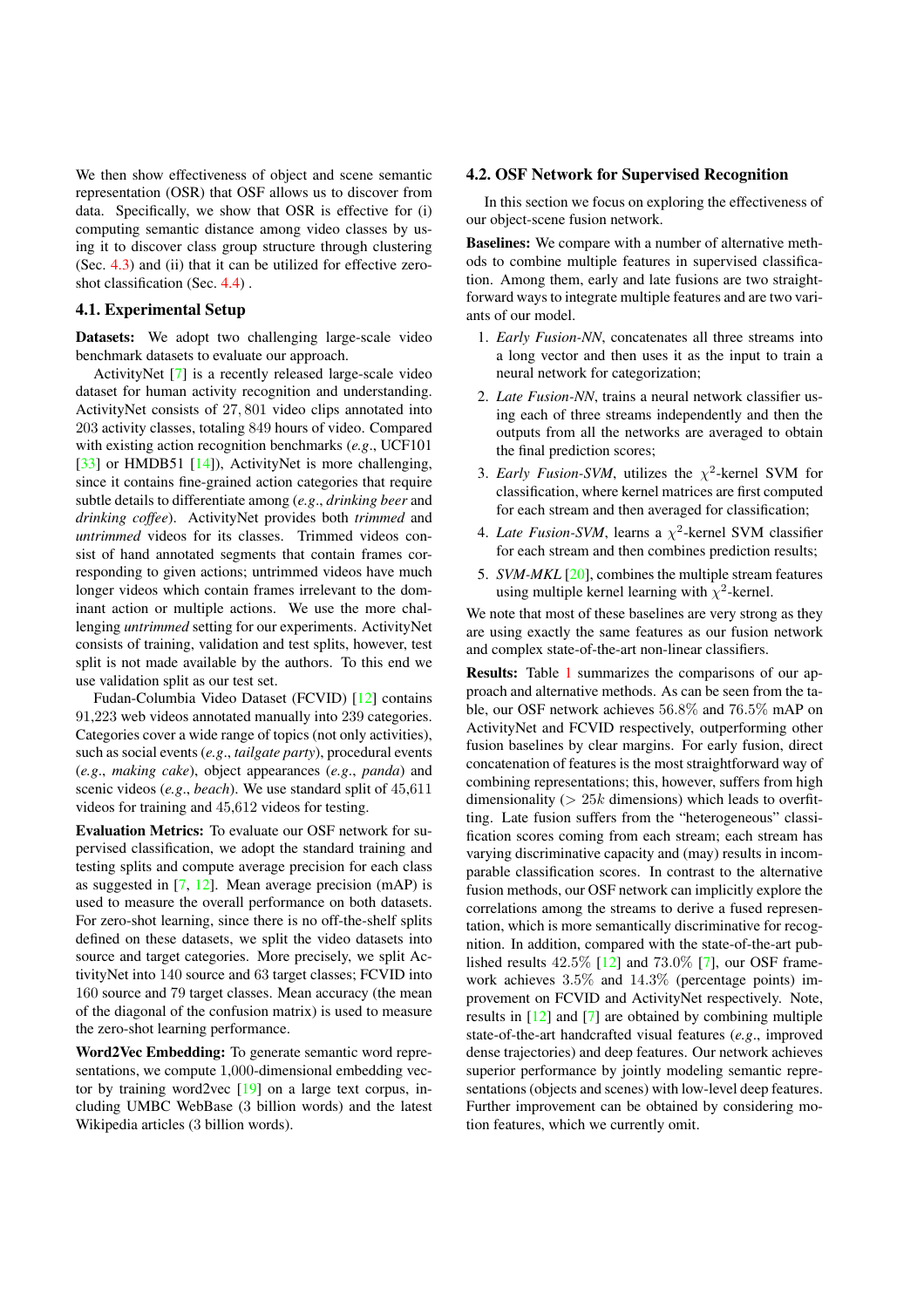|                            | ActivityNet | <b>FCVID</b> |
|----------------------------|-------------|--------------|
| Early Fusion-NN            | 55.9        | 75.2         |
| Late Fusion-NN             | 54.4        | 73.3         |
| Early Fusion-SVM           | 55.8        | 75.5         |
| Late Fusion-SVM            | 54.6        | 73.4         |
| SVM-MKL [20]               | 56.3        | 74.9         |
| Heilbron et al. [7]        | 42.5        |              |
| Jiang <i>et al.</i> $[12]$ |             | 73.0         |
| <b>OSF Network</b>         | 56.8        | 76.5         |

Table 1. Comparisons with alternative baselines on ActivityNet and FCVID datasets.

To further evaluate the contribution of each stream in our network, we break down our network with different combinations of the three streams. The results are reported in Table 2. We adopt a 3-layer NN classifier for each single stream (similar in structure to our fusion network); and a variant network with two streams. We can see that the performance of  $\mathcal{F}$  – stream >  $\mathcal{O}$  – stream >  $\mathcal{S}$  – stream, which indicates that though the high-level semantic information expressed in objects and scene is important, the generic feature stream  $(F - stream)$  still has significant low-level discriminative information which is very useful for classification. In addition, since scene detectors are usually prone to noise, especially in complex long videos with cluttered background, the performance of  $S - stream$  is lower. Notice that  $S - stream$  achieves significantly better results on FCVID than ActivityNet, since categories in ActivityNet are all actions while FCVID contains more generic video classes, where scene clues are more important. In addition, the three streams are complementary. Combining arbitrary two streams offers better performance than single stream. Our OSF network result is further improved performance over pair-wise combinations.

#### 4.3. Object and Scene Semantic Representation

We now investigate the object and scene semantic representation derived from the trained OSF network on FCVID. For each class of interest, we obtain a pseudo video representation that maximizes the neuron activity, identifying the most discriminative objects for the specified video class. Since related classes share certain objects and scenes, we expect their pseudo representations to be similar. To validate the effectiveness of the derived video representation, we compute the cosine similarity between each pair of video classes using the pseudo representations and then obtain the similarity matrix of all the categories. We perform Normalized Cut method to group and order the categories of the similarity matrix for visualization in Figure 5.

As we can see from the figure, the pseudo video representation can indeed discover some group structures of the video classes. We also compare with the groups discovered using word vectors (blue dashed lines). Comparing all rows

|                                           | ActivityNet | <b>FCVID</b> |
|-------------------------------------------|-------------|--------------|
| $F$ – stream                              | 47.4        | 67.7         |
| $\mathcal{O}-stream$                      | 44.8        | 55.5         |
| $S-stream$                                | 18.8        | 41.3         |
| $\mathcal{F}-stream+\mathcal{O}-stream$   | 56.2        | 75.6         |
| $\mathcal{F}-stream + \mathcal{S}-stream$ | 52.6        | 72.3         |
| $O-stream + S-stream$                     | 55.4        | 72.8         |
| <b>OSF Network</b>                        | 56.8        | 76.5         |

Table 2. Results of variants of our network. "+" denotes two streams used in network fusion.

in the figure, the group structure generated by the object and scene semantic representations can identify more finegrained categories, while similarity computed by word vectors seems to group too many classes together. Since word vectors are trained on large text corpus, they fail to distinguish categories with similar class names that are visually and semantically different (*e.g*., *make juice* and *make paper plane*). In the first two groups of the second row, clearly the scene information played an important role to separate classes *baseball*, *sportsTrack* and *soccer Professional* (outdoor sports) into a separate group from classes of *barbell workout*, *fencing*, and *pull ups* (indoor sports). This result validates the superiority of our object and scene representation. Interestingly, our grouping results are even better than the manually labeled hierarchy provided by the dataset. For example, our method can group the following classes together: *rafting*, *fishing*, *mountain*, since these classes have similar objects appearing (*e.g*., *mountain*, *raft* and *water*) and highly coherent scene information (*e.g*., *outdoor*, *sky*). Nevertheless, manual defined ontology categorizes them as *extreme sports*, *sceneries* and *leisure sports* respectively.

#### 4.4. Zero-shot Learning

Baselines: We compare the following methods for largescale zero-shot recognition:

- 1. *DAP-word*. Support vector regressors are used to learn to regress from concatenated features from three streams to each dimension of 1000-d word vector representing a class. For zero-shot learning, the predicted word vectors of testing instances are matched against the 1000-d word vector prototypes of unknown classes, obtained using word2vec, with nearest neighbor approach. This is a generalization of DAP [15].
- 2. *ConSE* [22] uses the same  $p(\cdot)$  function to predict the posterior of one testing instance belonging to each known class. Eq. $(6)$  is utilized to synthesize the pseudo-instance prototypes from known classes by replacing the semantic representations ( $\Pi_{z}$ ) with 1000d word vectors for each class; the testing class prototypes, Eq. $(5)$ , are also replaced by 1000-d word vectors.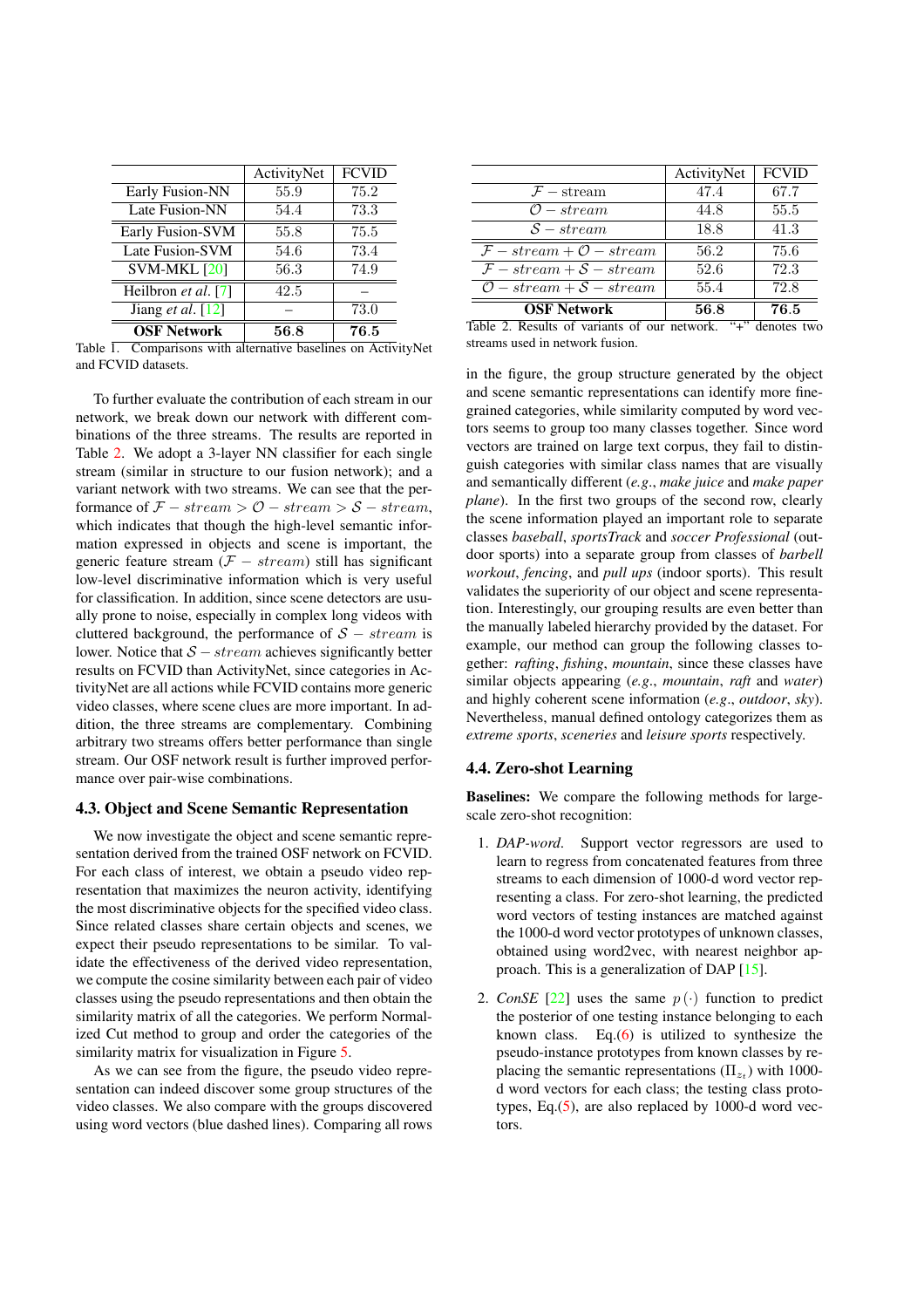

Figure 5. Left: Similarity matrix of categories in FCVID computed with the derived OSR, where the red boxes indicate the automatically generated category groups. Right: Visual examples of the groups indicated on the similarity matrix, with the red arrows indicating the correspondence of the similarity matrix with the class examples. Groups we discovered are separated by black lines; groups discovered by word vectors are circled by blue dashed lines.

- 3. *ConSE-pseudo* is a variant of ConSE which is more comparable to our method. The main steps of ConSEpseudo are the same as ours, while the difference is that ConSE-pseudo replaces our semantic representation of known and unknown classes with 1000-d word vectors for zero-shot recognition in both Eq. $(6)$  and Eq. $(5)$ .
- 4. Nearest neighbor (*NN*): uses Eq.(4) to synthesize the prototypes of testing classes and  $\hat{z}_i$  =  $\arg \max_{\tilde{z} \in Z_{T_e}} cos \left( \left[ \bar{\mathbf{x}}_i^O, \bar{\mathbf{x}}_i^S \right], \bar{\Pi}_{\tilde{z}} \right)$  to infer the class label for  $V_i$ . This alternative is discussed in Sec. 3.3.

We compare these methods to our proposed model (Ours) that uses OSR and the two variants discussed in Section 3.3.

Results: The zero-shot learning results are summarized in Table 3. Our method is better than all the other baselines on both datasets. We can see that using the semantic representation derived by Eq.(2) can offer better zero-shot recognition performance. This is validated by two observations: (1) Our results improve by 1*.*4% and 1*.*3% percentage points (or 13% and 12% respectively) over ConSE, which is a state-of-the-art approach for zero-shot learning. The improvements are largely due to our semantic representation obtained by mining visual video class-object/video class-scene correlations, which therefore is more semantically discriminative than word vectors trained with text corpus. (2) This improvement does not come from the way we generate testing-class prototype by Eq. $(5)$ : our results are 3.5% and 2.6% higher than those of ConSE-pseudo; the only difference between our method and ConSE-pseudo is that ConSE-pseudo replaces our semantic representation with semantic word vectors. (3) The results of all methods are better than those of *NN*. This is in part due to the contextual information shared across streams, which can be

|                                          | ActivityNet | <b>FCVID</b> |  |
|------------------------------------------|-------------|--------------|--|
| Chance                                   | 1.6         | 1.3          |  |
| DAP-word $[15]$                          | 11.3        | 9.0          |  |
| ConSE $[22]$                             | 10.7        | 10.6         |  |
| ConSE-pseudo                             | 8.6         | 9.3          |  |
| NN                                       | 8.5         | 8.8          |  |
| Ours (Dot Product)                       | 11.8        | 11.4         |  |
| Ours $(+F-Stream)$                       | 11.6        | 11.8         |  |
| Ours                                     | 12.1        | 11.9         |  |
| Table 3. Zero-shot Learning Accuracy(%). |             |              |  |

discovered in the OSF network, is not fully utilized.

## 5. Conclusion

We present a novel Object-Scene semantic Fusion (OSF) framework for large-scale video understanding, which has a number of appealing properties. Our fusion network combines three streams (*i.e*., object, scene and generic feature) of information using a three-layer neural network to model object and scene dependencies. This results in supervised video classification improvements in two large-scale benchmark datasets. Further, by examining and back propagating information through the fusion layers, semantic relationships (correlations) between video classes (or activities) and objects/scenes can be identified. These relationships can, in turn, be utilized as semantic representation for the video classes themselves. We empirically evaluate the learned representations in the task of zero-shot learning and clustering, and the results corroborate the effectiveness of the discovered relationships.

Acknowledgment: Z. Wu and Y.-G. Jiang were supported in part by a China's National 863 Program (#2014AA015101) and a grant from NSFC (#61572134).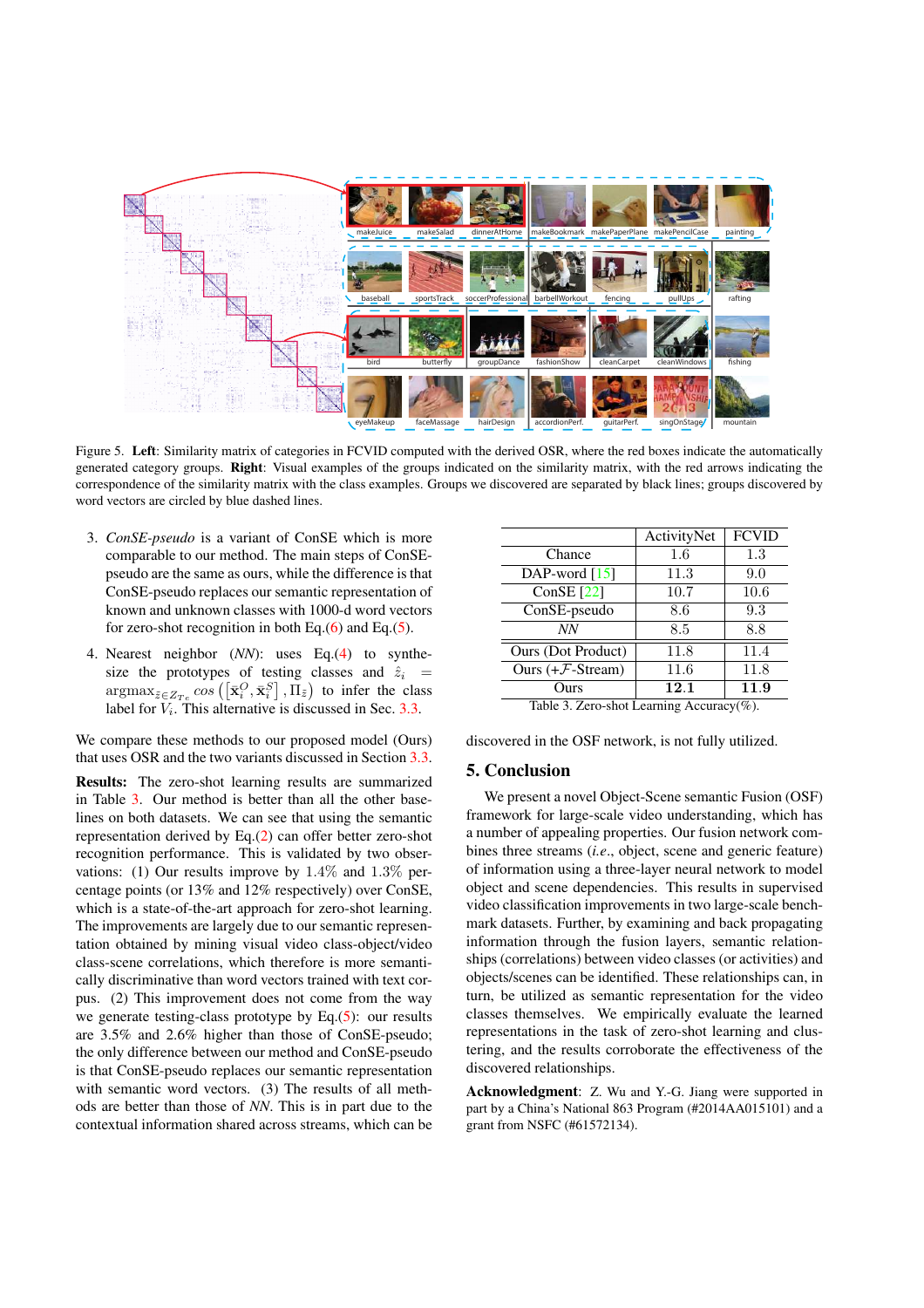#### References

- [1] I. Biederman. Recognition by components a theory of human image understanding. *Psychological Review*, 1987. 3.1
- [2] J. Deng, W. Dong, R. Socher, L.-J. Li, K. Li, and L. Fei-Fei. ImageNet: A large-scale hierarchical image database. In *CVPR*, 2009. 3.1
- [3] J. Donahue, L. A. Hendricks, S. Guadarrama, M. Rohrbach, S. Venugopalan, K. Saenko, and T. Darrell. Long-term recurrent convolutional networks for visual recognition and description. In *CVPR*, 2015. 2
- [4] Y. Fu, T. M. Hospedales, T. Xiang, and S. Gong. Learning multi-modal latent attributes. *TPAMI*, 2013. 2
- [5] Y. Fu and L. Sigal. Semi-supervised vocabulary-informed learning. In *CVPR*, 2016. 1
- [6] R. Girshick, J. Donahue, T. Darrell, and J. Malik. Rich feature hierarchies for accurate object detection and semantic segmentation. In *CVPR*, 2014. 2
- [7] F. C. Heilbron, V. Escorcia, B. Ghanem, and J. C. Niebles. Activitynet: A large-scale video benchmark for human activity understanding. In *CVPR*, 2015. 1, 4.1, 4.2
- [8] S. J. Hwang and L. Sigal. A unified semantic embedding: relating taxonomies and attributes. In *NIPS*, 2014. 1
- [9] N. Ikizler-Cinbis and S. Sclaroff. Object, scene and actions: Combining multiple features for human action recognition. In *ECCV*, 2010. 1, 2
- [10] M. Jain, J. C. van Gemert, and C. G. Snoek. What do 15,000 object categories tell us about classifying and localizing actions? In *CVPR*, 2015. 1, 2
- [11] Y.-G. Jiang, S. Bhattacharya, S.-F. Chang, and M. Shah. High-level event recognition in unconstrained videos. *IJMIR*, 2013. 2
- [12] Y.-G. Jiang, Z. Wu, J. Wang, X. Xue, and S.-F. Chang. Exploiting feature and class relationships in video categorization with regularized deep neural networks. *CoRR*, 2015. 1, 4.1, 4.2
- [13] A. Karpathy, G. Toderici, S. Shetty, T. Leung, R. Sukthankar, and L. Fei-Fei. Large-scale video classification with convolutional neural networks. In *CVPR*, 2014. 1, 2
- [14] H. Kuehne, H. Jhuang, E. Garrote, T. Poggio, and T. Serre. HMDB: A large video database for human motion recognition. In *ICCV*, 2011. 4.1
- [15] C. H. Lampert, H. Nickisch, and S. Harmeling. Attributebased classification for zero-shot visual object categorization. *IEEE TPAMI*, 2013. 1, 1, 4.4
- [16] L.-J. Li, H. Su, E. P. Xing, and L. Fei-Fei. Object bank: A high-level image representation for scene classification & semantic feature sparsification. In *NIPS*, 2010. 1, 2
- [17] J. Liu, Q. Yu, O. Javed, S. Ali, A. Tamrakar, A. Divakaran, H. Cheng, and H. Sawhney. Video event recognition using concept attributes. In *IEEE Workshop on WACV*, 2013. 1
- [18] M. Marszalek, I. Laptev, and C. Schmid. Actions in context. In *CVPR*, 2009. 2
- [19] T. Mikolov, I. Sutskever, K. Chen, G. Corrado, and J. Dean. Distributed representations of words and phrases and their compositionality. In *NIPS*, 2013. 3.3, 4.1
- [20] P. Natarajan, S. Wu, S. Vitaladevuni, X. Zhuang, S. Tsakalidis, U. Park, R. Prasad, and P. Natarajan. Multimodal feature fusion for robust event detection in web videos. In *CVPR*, 2012. 5, 4.2
- [21] J. Y.-H. Ng, M. Hausknecht, S. Vijayanarasimhan, O. Vinyals, R. Monga, and G. Toderici. Beyond short snippets: Deep networks for video classification. In *CVPR*, 2015. 2
- [22] M. Norouzi, T. Mikolov, S. Bengio, Y. Singer, J. Shlens, A. Frome, G. S. Corrado, and J. Dean. Zero-shot learning by convex combination of semantic embeddings. In *ICLR*, 2014. 3.3, 2, 4.4
- [23] J. Pennington, R. Socher, and C. D. Manning. Glove: Global vectors for word representation. In *EMNLP*, 2014. 3.3
- [24] J. Platt. Probabilities for SV machines. In *Advances in Large Margin Classifiers*, 2000. 3.3
- [25] A. Prest, C. Schmid, and V. Ferrari. Weakly supervised learning of interactions between humans and objects. *IEEE TPAMI*, 2012. 1, 2
- [26] M. Rohrbach, M. Stark, G. Szarvas, I. Gurevych, and B. Schiele. What helps where – and why? semantic relatedness for knowledge transfer. In *CVPR*, 2010. 3.3
- [27] S. Sadanand and J. Corso. Action bank: A high-level representation of activity in video. In *CVPR*, 2012. 2
- [28] J. Sánchez, F. Perronnin, T. Mensink, and J. Verbeek. Image classification with the fisher vector: Theory and practice. *IJCV*, 2013. 2
- [29] N. Shapovalova, A. Vahdat, K. Cannons, T. Lan, and G. Mori. Similarity constrained latent support vector machine: An application to weakly supervised action classification. In *ECCV*, 2012. 1
- [30] K. Simonyan, A. Vedaldi, and A. Zisserman. Deep inside convolutional networks: Visualising image classification models and saliency maps. In *ICLR*. 2014. 2, 3.2
- [31] K. Simonyan and A. Zisserman. Two-stream convolutional networks for action recognition in videos. In *NIPS*, 2014. 1, 2
- [32] K. Simonyan and A. Zisserman. Very deep convolutional networks for large-scale image recognition. In *ICLR*, 2015. 2, 3.1
- [33] K. Soomro, A. R. Zamir, and M. Shah. UCF101: A dataset of 101 human actions classes from videos in the wild. *CRCV-TR-12-01*, 2012. 4.1
- [34] D. Tran, L. Bourdev, R. Fergus, L. Torresani, and M. Paluri. Learning spatiotemporal features with 3d convolutional networks. In *ICCV*, 2015. 1
- [35] H. Wang and C. Schmid. Action recognition with improved trajectories. In *ICCV*, 2013. 1, 2
- [36] Z. Wu, X. Wang, Y.-G. Jiang, H. Ye, and X. Xue. Modeling spatial-temporal clues in a hybrid deep learning framework for video classification. In *ACM MM*, 2015. 2
- [37] C. Xu, S.-H. Hsieh, C. Xiong, and J. J. Corso. Can humans fly? action understanding with multiple classes of actors. In *CVPR*, 2015. 1
- [38] F. X. Yu, L. Cao, R. S. Feris, J. R. Smith, and S.-F. Chang. Designing category-level attributes for discriminative visual recognition. In *CVPR*, 2013. 3.3